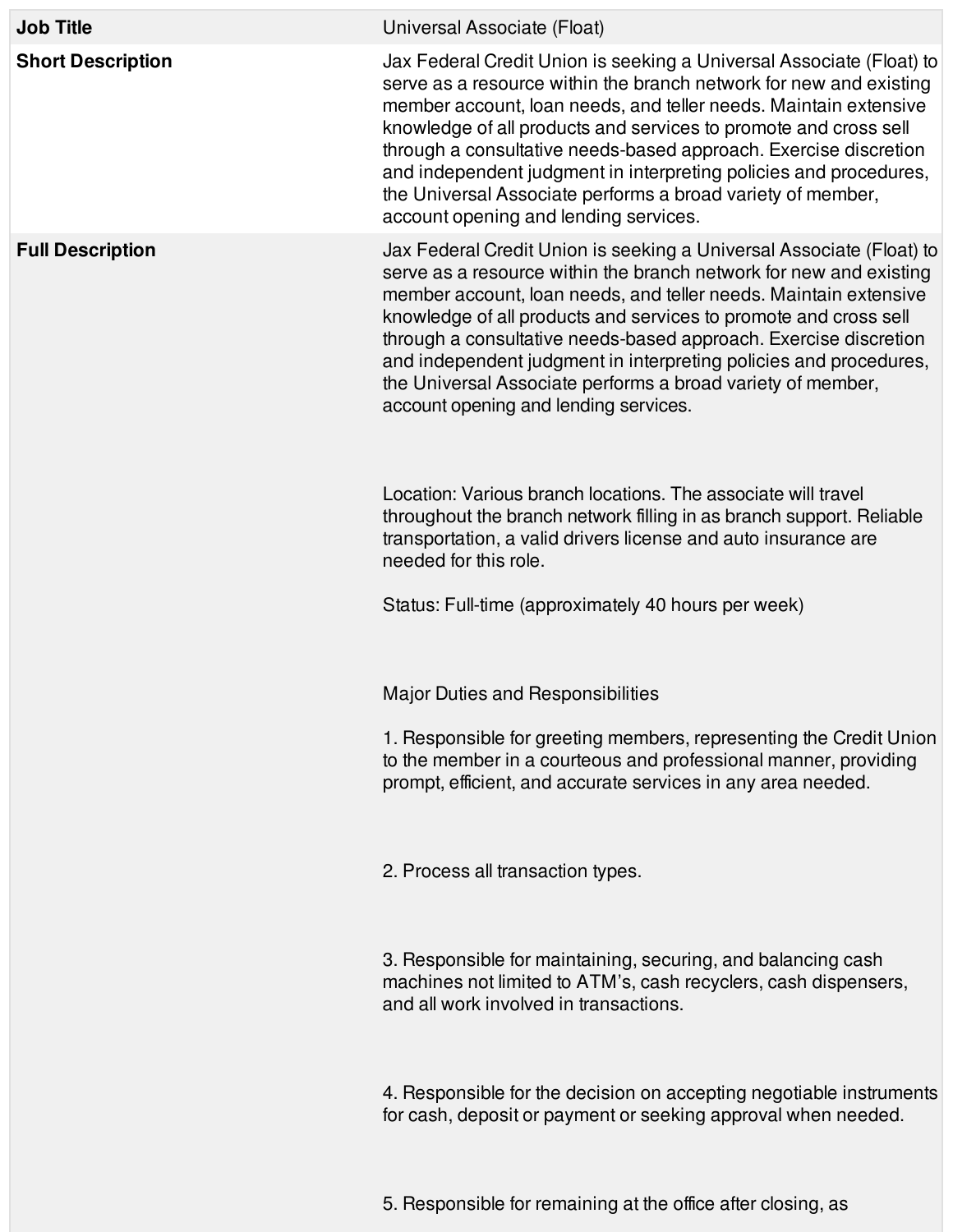necessary, to ensure all balancing is complete for the branch.

6. Responsible for selling and cross-selling of all Credit Union products and services to members to meet their needs and goals; must have adequate knowledge of such to present them in a positive, professional manner, answering any questions the member may have.

7. Open all types of new accounts and loans completing necessary paperwork and applications for each. Follow up on all member items to complete applications and fund loans through pipeline management.

8. Thoroughly knowledgeable on all electronic products and services and possess the ability to competently explain and assist members in the setup and use. Advocate for these Credit Union products and services and encourage usage.

9. Conduct loan interviews and obtain all new or updated credit history, financial data, and any information necessary for a sound loan decision. Looks for opportunities to refinance current debt and assists the member in reaching their goals.

10. Knowledgeable of the Credit Union's loan policies and rates.

11. Verify that all paperwork necessary to act on a loan is complete and available to underwriters.

12. Verify that all ratios are within guidelines of the Credit Union.

13. Able to explain and sell all payment protection and mechanical breakdown insurance products so that the member realizes the benefit of the product.

14. Assist members with service inquiries that include debit cards, fraud and dispute request, stop payments, unauthorized ACH request, deposit product rate reviews, name record file maintenance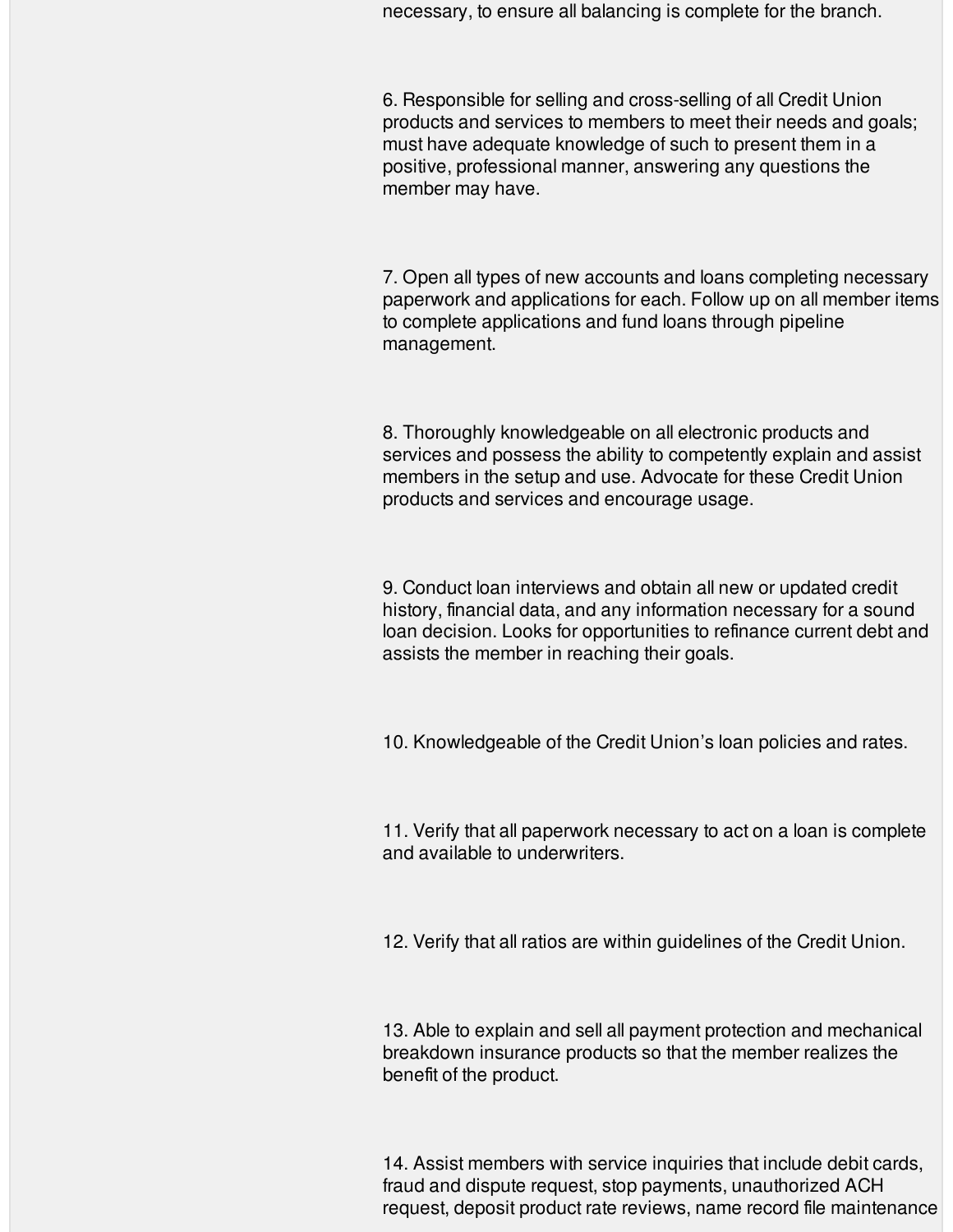items, online banking and IRA withdrawals and maintenance.

15. Strives to exceed all service and sales standards as defined by the Credit Union.

16. Advocates for the Credit Union and its services to members and nonmembers in the community to help grow membership and deepen relationships.

17. Participates in Credit Union sponsored community events.

18. Maintain a positive team environment by cooperating willingly with other employees who request assistance and requesting assistance also if needed.

19. Perform other duties as assigned.

Minimum Performance Standards

1. All members are to be greeted in a prompt, courteous, and professional manner and welcomed to the Credit Union office; along with meeting other defined Credit Union service standards.

2. A Universal Associate should effectively listen to solve member problems and serve their needs.

3. A Universal Associate should onboard and follow up with members as defined by the Credit Union.

4. A Universal Associate should thoroughly and professionally explain the feature and benefits of all Credit Union products and offer top notch service as measured by the established service quality standards. (shopsShops and surveys)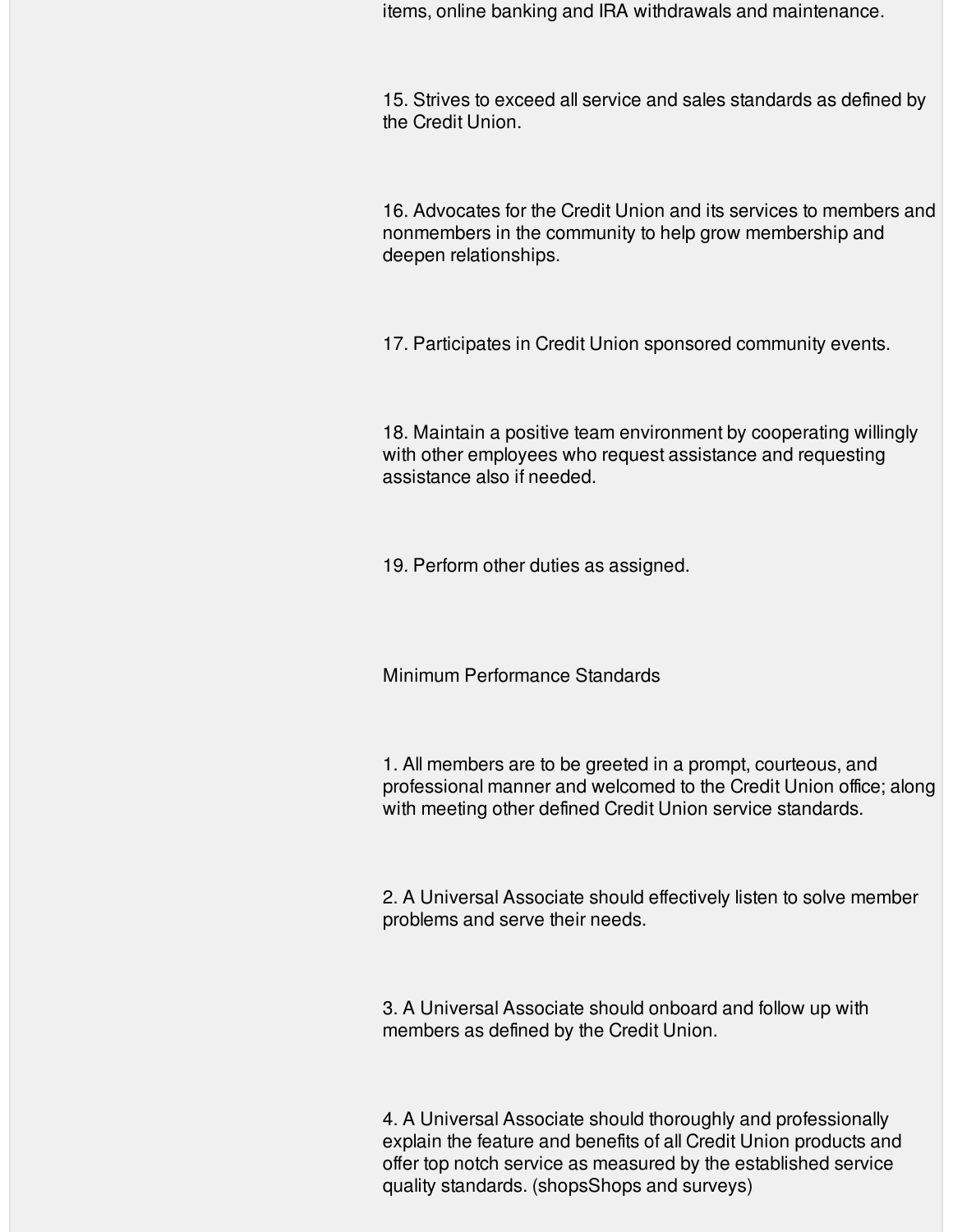5. A Universal Associate should ensure that all consumer loan applications are acted upon the same day if possible, or no later than the next day.

6. Associate should ensure that all loan related imaging is maintained daily.

7. It is the Associate's responsibility to meet or exceed maintain sales goals and service standards at an acceptable level as established by the Credit Union and measured by sales results on associate scorecard.

8. Maintain acceptable sales and service performance standards as measured by mystery shops, scored observations and coaching sessions.

9. Associate should strive to exceed assigned referral goals assigned. (Product, Mortgage/Business, Investment)

10. Readiness to take proactive action to influence events or achieve goals. (Making outbound sales calls)

11. The associate is required to follow the attendance guidelines outlined in the Associate Handbook, arriving at work on or before the scheduled work time.

12. The Associate is required to follow all policies and procedures established by the credit union.

Knowledge and Skills **Experience** Six months to two years of similar or related experience. Must maintain required insurance licenses.

Education/Certifications/Licenses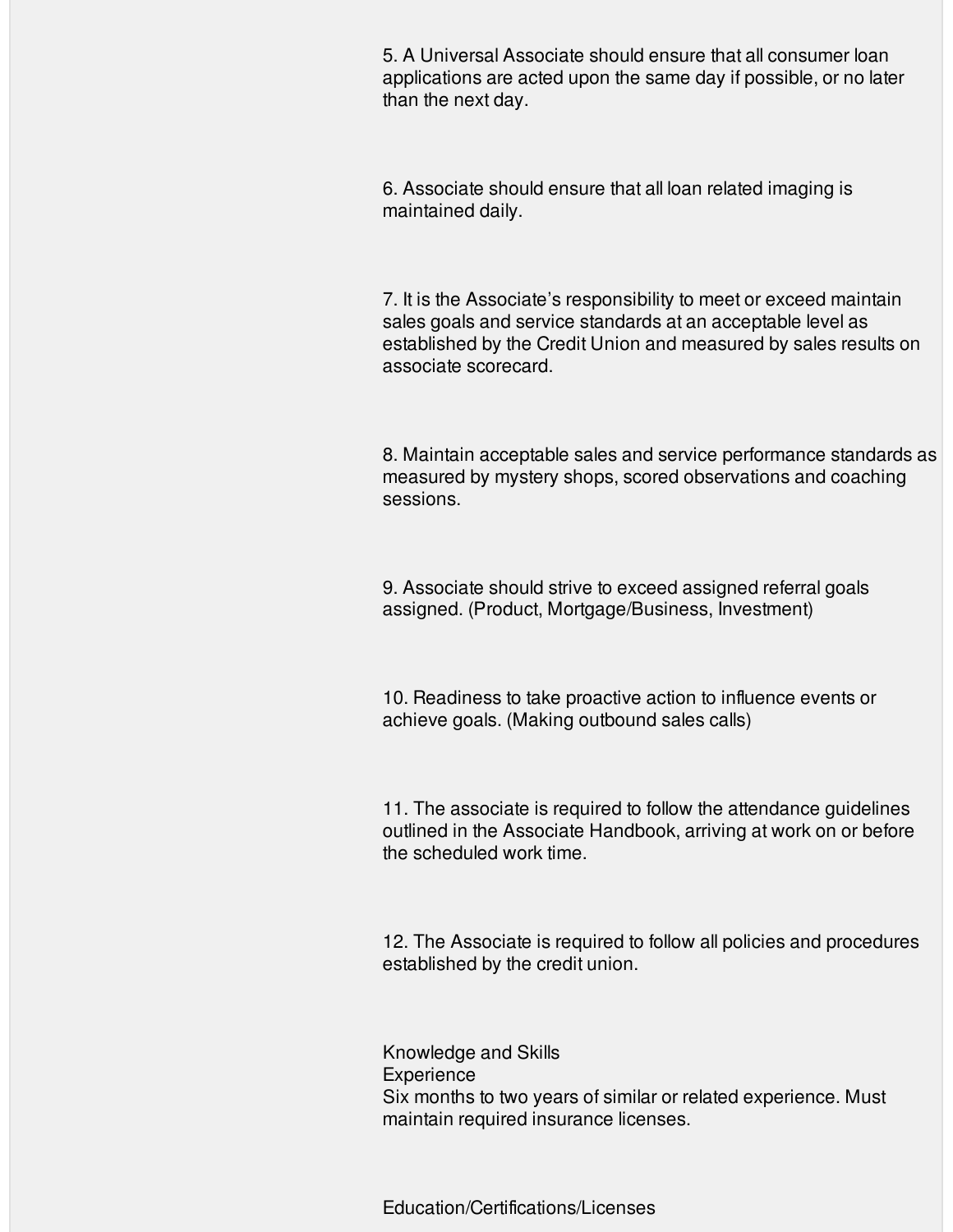A high school degree or GED is required.

### Interpersonal Skills

A significant level of trust and diplomacy is required, in addition to normal courtesy and tact. Work involves extensive personal contact with others and/or is usually of a personal or sensitive nature. Work may involve motivating or influencing others. Outside contacts become important and fostering sound relationships with other entities (companies and/or individuals) becomes necessary.

## Other Skills

Able to operate a 10-key calculator, typewriter, and computer keyboard. Proficient in Microsoft products. The ability to learn new systems and adapt quickly to changing technology Valid drivers license is required.

## ADA Requirements

Physical Requirements

Is able to bend, sit, and stand in order to perform primarily sedentary work with limited physical exertion and occasional lifting of up to 10 lbs. Must be capable of climbing / descending stairs in an emergency situation. Must be able to operate routine office equipment including computer terminals and keyboards, telephones, copiers, facsimiles, and calculators. Must be able to routinely perform work on computer for an average of 6-8 hours per day, when necessary. Must be able to work extended hours or travel off site whenever required or requested by management. Must be capable of regular, reliable and timely attendance.

# Working Conditions

Must be able to routinely perform work indoors in climate-controlled shared work area with minimal noise.

## Mental and/or Emotional Requirements

Must be able to perform job functions independently or with limited supervision and work effectively either on own or as part of a team. Must be able to read and carry out various written instructions and follow oral instructions. Must be able to complete basic mathematical calculations, spell accurately, and understand computer basics. Must be able to speak clearly and deliver information in a logical and understandable sequence. Must be capable of dealing calmly and professionally with numerous different personalities from diverse cultures at various levels within and outside of the organization and